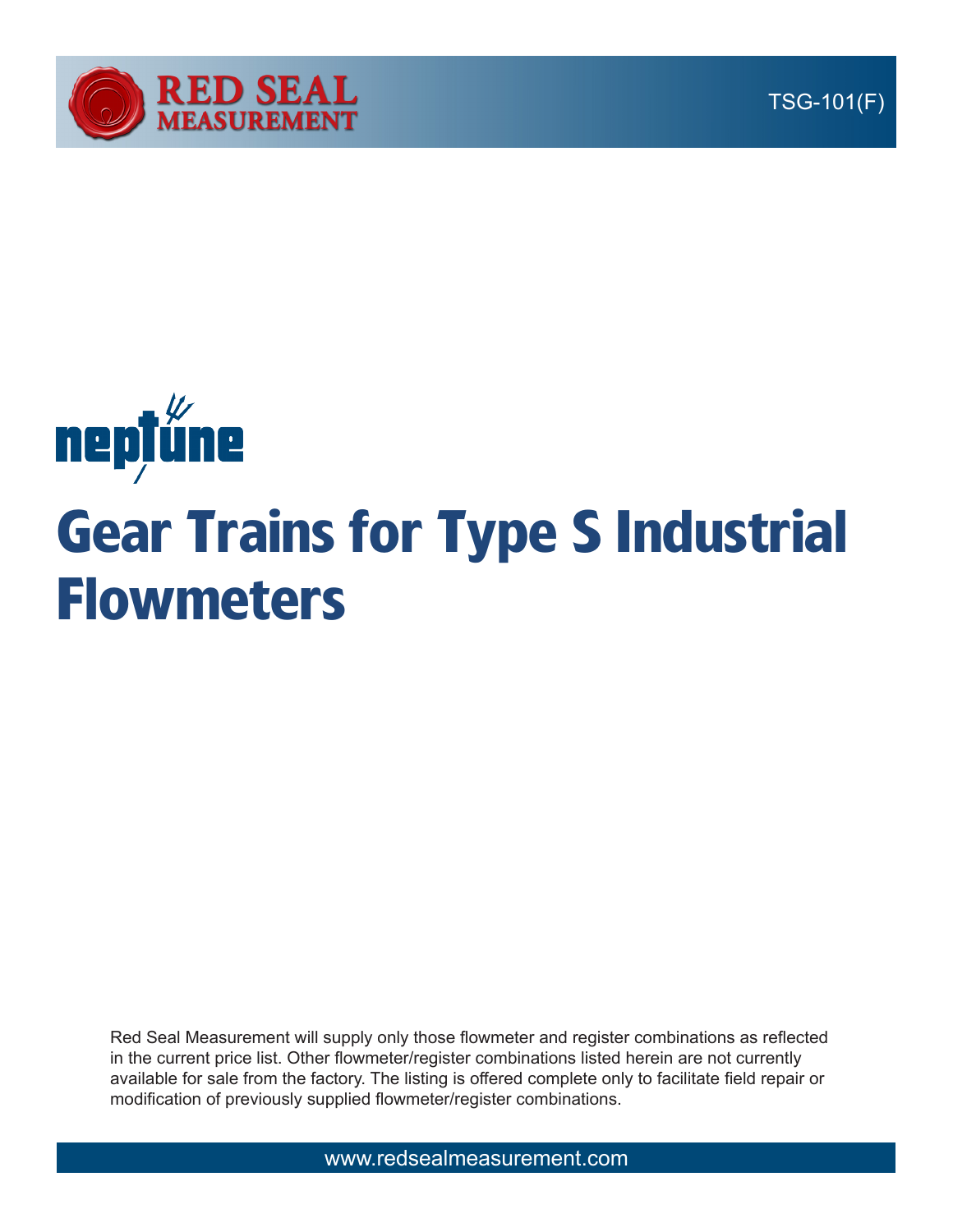# 5/8" TYPE S INDUSTRIAL FLOWMETER

| <b>REGISTER MODEL</b> | <b>TEST HAND</b>     | <b>GEAR TRAIN RE-</b><br><b>DUCTION</b> | <b>STARTING</b><br>GEARS* | <b>GEAR TRAIN</b><br><b>OPEN TYPE</b> | <b>PART NUMBER</b><br><b>ENCLOSED TYPE</b> |
|-----------------------|----------------------|-----------------------------------------|---------------------------|---------------------------------------|--------------------------------------------|
| 157                   | 1 USG                | 64                                      | 25/34                     | N/A                                   | 67-068                                     |
| 157                   | <b>10 USG</b><br>256 |                                         | 44/24                     | N/A                                   | 67-074                                     |
| 157                   | 1FT <sup>3</sup>     | 256                                     | 33/24                     | N/A                                   | 67-074                                     |
| 157                   | 10 POUNDS            | 64                                      | 29/33                     | N/A                                   | 67-068                                     |
| 157                   | 100 POUNDS           | 256                                     | 44/20                     | N/A                                   | 67-074                                     |
| 157                   | 10 LITERS            | 256                                     | 21/44                     | N/A                                   | 67-074                                     |
|                       |                      |                                         |                           |                                       |                                            |
| 600 SERIES            | 1 USG                | 60                                      | 25/32                     | N/A                                   | 67-377                                     |
| 600 SERIES            | 10 POUNDS            | 60                                      | 32/34                     | N/A                                   | 67-377                                     |
| 600 SERIES            | 10 LITERS            | 116.875                                 | 34/32                     | N/A                                   | 67-378                                     |

#### 3/4" TYPE S INDUSTRIAL FLOWMETER

| <b>REGISTER MODEL</b> | <b>TEST HAND</b> | <b>GEAR TRAIN RE-</b><br><b>DUCTION</b> | <b>STARTING</b><br>GEARS* | <b>GEAR TRAIN</b><br><b>OPEN TYPE</b> | <b>PART NUMBER</b><br><b>ENCLOSED TYPE</b> |
|-----------------------|------------------|-----------------------------------------|---------------------------|---------------------------------------|--------------------------------------------|
| 157                   | 1 USG            | 68                                      | 21/44                     | N/A                                   | 67-376                                     |
| 157                   | <b>10 USG</b>    | 256                                     | 33/26                     | N/A                                   | 67-074                                     |
| 157                   | 1FT <sup>3</sup> | 256                                     | 20/21                     | N/A                                   | 67-074                                     |
| 157                   | 10 POUNDS        | 64                                      | 22/36                     | N/A                                   | 67-068                                     |
| 157                   | 100 POUNDS       | 256                                     | 38/25                     | N/A                                   | 67-074                                     |
| 157                   | 10 LITERS        | 68                                      | 34/27                     | N/A                                   | 67-376                                     |
|                       |                  |                                         |                           |                                       |                                            |
| 600 SERIES            | 10 LITERS        | 116.875                                 | 25/34                     | N/A                                   | 67-378                                     |
| 600 SERIES            | 1 USG            | 36.4                                    | 25/28                     | N/A                                   | 67-381                                     |
| 600 SERIES            | 10 POUNDS        | 36.4                                    | 30/28                     | N/A                                   | 67-381                                     |

### 1-1/2" TYPE S MAGNETIC DRIVE

| <b>REGISTER MODEL</b> | <b>TEST HAND</b> | <b>GEAR TRAIN REDUC-</b><br><b>TION</b> | STARTING GEARS * | <b>GEAR TRAIN PART</b><br>NUMBER MAGNETIC<br><b>DRIVE</b> |
|-----------------------|------------------|-----------------------------------------|------------------|-----------------------------------------------------------|
| 600 SERIES            | JSG              | 5.43                                    | 28/32            | 100526-006                                                |

## 2" TYPE S MAGNETIC DRIVE

| <b>REGISTER MODEL</b> | <b>TEST HAND</b> | <b>GEAR TRAIN REDUC-</b><br>TION | STARTING GEARS* | <b>GEAR TRAIN PART</b><br>NUMBER MAGNETIC<br><b>DRIVE</b> |
|-----------------------|------------------|----------------------------------|-----------------|-----------------------------------------------------------|
| 600 SERIES            | USG              | 2.33                             | 35/32           | 100526-005                                                |

\* Register Gear & Stuffing Box Gear normally used. Actual gears used will depend on actual calibration of the flowmeter.

I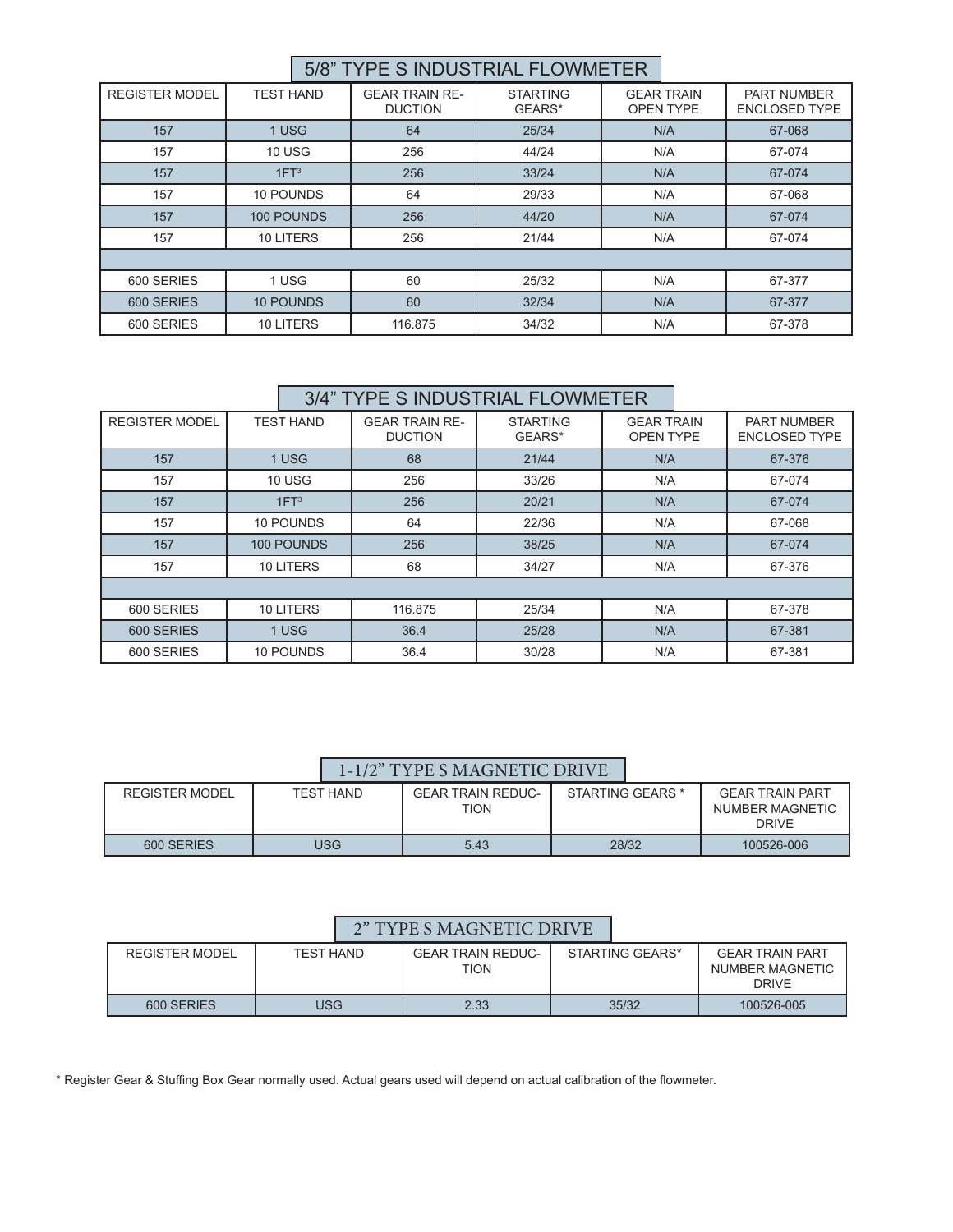|                       |                        |                   | 1" TYPE S INDUSTRIAL FLOWMETER          |                 |                                       |     |                                     |           |
|-----------------------|------------------------|-------------------|-----------------------------------------|-----------------|---------------------------------------|-----|-------------------------------------|-----------|
| <b>REGISTER MODEL</b> | <b>TEST HAND</b>       |                   | <b>GEAR TRAIN RE-</b><br><b>DUCTION</b> | STARTING GEARS* | <b>GEAR TRAIN OPEN</b><br><b>TYPE</b> |     | PART NUMBER<br><b>ENCLOSED TYPE</b> |           |
| 157                   |                        | 1 USG             | 16                                      | 28/36           | N/A                                   |     | 67-191                              |           |
| 157                   |                        | <b>10 USG</b>     | 256                                     | 18/37           | N/A                                   |     | 67-074                              |           |
| 157                   |                        | <b>100 USG</b>    | 256                                     | 48/10           | N/A                                   |     | 67-074                              |           |
| 157                   |                        | 10 POUNDS         | 16                                      | 25/27           | N/A                                   |     | 67-191                              |           |
| 157                   |                        | 100 POUNDS        | 256                                     | 22/38           | N/A                                   |     | 67-074                              |           |
| 157                   |                        | 10 LITERS         | 64                                      | 22/43           | N/A                                   |     | 67-068                              |           |
| 157                   |                        | 100 LITERS        | 256                                     | 33/26           | N/A                                   |     | 67-074                              |           |
| 157                   |                        | 10FT <sup>3</sup> | 256                                     | 48/13           | N/A                                   |     | 67-074                              |           |
| 157                   | 10 IMP. GAL            |                   | 256<br>22/38                            |                 | N/A                                   |     | 67-074                              |           |
|                       |                        |                   |                                         |                 |                                       |     |                                     |           |
| 800 SERIES            |                        | 1 USG<br>11.14    |                                         | 28/25           | 822886-050                            |     | 82886-003                           |           |
| 800 SERIES            |                        | <b>10 USG</b>     | 110                                     | 31/27           | N/A                                   |     | N/A                                 |           |
| 800 SERIES            |                        | 1 IMP. GAL        | 13.29                                   | 29/26           | N/A                                   |     | 82886-000                           |           |
| 800 SERIES            |                        | 10 POUNDS         | 14.06                                   | 36/34           | N/A                                   |     | 82886-025                           |           |
| 800 SERIES            |                        | <b>10 POUNDS</b>  | 13.29                                   | 29/26           | N/A                                   |     | 82886-000                           |           |
| 800 SERIES            |                        | 10 LITERS         | 28.36                                   | 30/26           | N/A                                   |     | 82886-006                           |           |
| 800 SERIES            | 10 KILOS               |                   | 28.36                                   |                 | 30/26                                 | N/A |                                     | 82886-006 |
|                       |                        |                   |                                         |                 |                                       |     |                                     |           |
| 600 SERIES            |                        | 1 USG             | 13.29                                   | 28/30           | N/A                                   |     | 67-379                              |           |
| 600 SERIES            |                        | 10 POUNDS         | 13.29                                   | 28/25           | N/A                                   |     | 67-379                              |           |
| 600 SERIES            | 60<br><b>10 LITERS</b> |                   |                                         | 24/44           | N/A                                   |     | 67-377                              |           |
| 600 SERIES            |                        | 10 LITERS         | 36.4                                    | 27/30           | N/A                                   |     | 67-381                              |           |

|                 |                    |  | 1-1/2" TYPE S INDUSTRIAL FLOWMETER |                 |             |                 |                               |                 |
|-----------------|--------------------|--|------------------------------------|-----------------|-------------|-----------------|-------------------------------|-----------------|
| <b>REGISTER</b> | <b>TEST HAND</b>   |  | <b>GEAR TRAIN</b>                  | <b>STARTING</b> |             |                 | <b>GEAR TRAIN PART NUMBER</b> |                 |
| <b>MODEL</b>    |                    |  | <b>REDUCTION</b>                   | GEARS*          | <b>OPEN</b> | <b>ENCLOSED</b> |                               | <b>EXTERNAL</b> |
| 157             | 1 USG              |  | 5.04                               | 31/33           | N/A         | N/A             |                               | 86974-002       |
| 157             | <b>10 USG</b>      |  | 64                                 | 26/35           | N/A         | N/A             |                               | 86974-000       |
| 157             | <b>100 USG</b>     |  | 256                                | 37/20           | N/A         | N/A             |                               | 86974-001       |
| 157             | 10 FT <sup>3</sup> |  | 256                                | 36/26           | N/A         | N/A             |                               | 86974-001       |
| 157             | <b>10 POUNDS</b>   |  | 6.075                              | 27/29           | N/A         | N/A             |                               | N/A             |
| 157             | 10 POUNDS          |  | 5.04                               | 28/25           | N/A         | N/A             |                               | 86974-002       |
| 157             | <b>10 LITERS</b>   |  | 14.06                              | 30/34           | N/A         | N/A             |                               | 86974-011       |
| 157             | 10 LITERS          |  | 16                                 | 28/36           | N/A         | N/A             |                               | N/A             |
| 157             | 100 POUNDS         |  | 64                                 | 30/34           | N/A         | N/A             |                               | 86974-000       |
|                 |                    |  |                                    |                 |             |                 |                               |                 |
| 800 SERIES      | 1 USG              |  | 4.25                               | 29/26           | N/A         | 82892-008       |                               | 86158-001       |
| 800 SERIES      | <b>10 USG</b>      |  | 41.25                              | 31/27           | N/A         | N/A             |                               | 86158-011       |
| 800 SERIES      | 1 IMP. GAL         |  | 5.04                               | 27/24           | N/A         | 82892-009       |                               | 86158-002       |
| 800 SERIES      | 10 POUNDS          |  | 5.04                               | 27/24           | N/A         | 82892-009       |                               | 86158-002       |
| 800 SERIES      | <b>10 LITERS</b>   |  | 10.875                             | 31/27           | N/A         | 82892-012       |                               | 86518-003       |
| 800 SERIES      | 100 KILOS          |  | 10.875                             | 31/27           | N/A         | 82892-012       |                               | 86518-003       |

\* Register Gear & Stuffing Box Gear normally used. Actual gears used will depend on actual calibration of flowmeter.